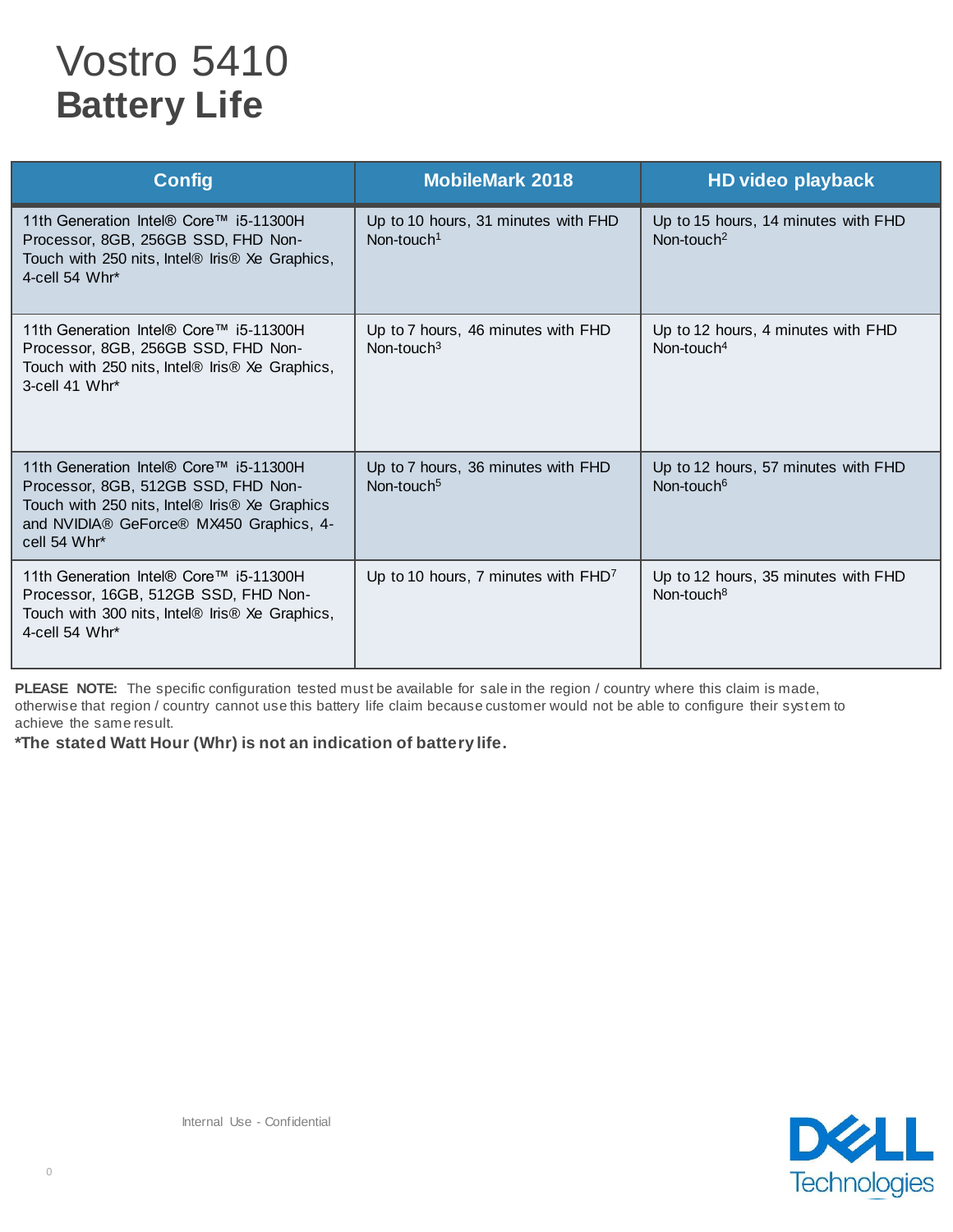## Vostro 5410 **Battery Life**

- **1. MobileMark 2018 battery benchmark: Vostro 5410** tested with 11th Generation Intel® Core™ i5-11300H Processor, 8GB, 256GB SSD, FHD Non-Touch with 250 nits, Intel® Iris® Xe Graphics, 4-Cell 54 Whr. Based on testing using the Mobile Mark 2018 battery life benchmark test in February 2021. For more information about this benchmark test, visit www.bapco.com.Test results are for comparative purposes only. Actual battery life may be significantly less than the test results and varies depending on produc t configuration and use, software, usage, operating conditions, power management settings and other factors. Maximum battery li fe will decrease with time.
- **2. Local video playback battery benchmark: Vostro 5410** tested with 11th Generation Intel® Core™ i5-11300H Processor, 8GB, 256GB SSD, FHD Non-Touch with 250 nits, Intel® Iris® Xe Graphics, 4-Cell 54 Whr**.** Testing conducted by Dell labs in in February 2021 using the Microsoft Movies & TV app. Test results are for comparative purposes only. Actual battery life may be significantly less than the test results and varies depending on product configuration and use, software, usage, operating conditions, power management settings and other factors. Maximum battery life will decrease with time.
- **3. MobileMark 2018 battery benchmark: Vostro 5410** tested with 11th Generation Intel® Core™ i5-11300H Processor, 8GB, 256GB SSD, FHD Non-Touch with 250 nits, Intel® Iris® Xe Graphics, 3-cell 41 Whr. Based on testing using the Mobile Mark 2018 battery life benchmark test in February 2021. For more information about this benchmark test, visit www.bapco.com.Test results are for comparative purposes only. Actual battery life may be significantly less than the test results and varies depending on produc t configuration and use, software, usage, operating conditions, power management settings and other factors. Maximum battery li fe will decrease with time.
- **4. Local video playback battery benchmark: Vostro 5410** tested with 11th Generation Intel® Core™ i5-11300H Processor, 8GB, 256GB SSD, FHD Non-Touch with 250 nits, Intel® Iris® Xe Graphics, 3-cell 41 Whr**.** Testing conducted by Dell labs in in February 2021 using the Microsoft Movies & TV app. Test results are for comparative purposes only. Actual battery life may be significantly less than the test results and varies depending on product configuration and use, software, usage, operating conditions, power management settings and other factors. Maximum battery life will decrease with time.
- **5. MobileMark 2018 battery benchmark: Vostro 5410** tested with 11th Generation Intel® Core™ i5-11300H Processor, 8GB, 512GB SSD, FHD Non-Touch with 250 nits, Intel® Iris® Xe Graphics and NVIDIA® GeForce® MX450 Graphics, 4-cell 54 Whr. Based on testing using the Mobile Mark 2018 battery life benchmark test in February 2021. For more information about this benchmark test, visit www.bapco.com.Test results are for comparative purposes only. Actual battery life may be significantly less than the test res ults and varies depending on product configuration and use, software, usage, operating conditions, power management settings and other factors. Maximum battery life will decrease with time.
- **6. Local video playback battery benchmark: Vostro 5410** tested with 11th Generation Intel® Core™ i5-11300H Processor, 8GB, 512GB SSD, FHD Non-Touch with 250 nits, Intel® Iris® Xe Graphics and NVIDIA® GeForce® MX450 Graphics, 4-cell 54 Whr. Testing conducted by Dell labs in in February 2021 using the Microsoft Movies & TV app. Test results are for comparative purposes only. Actual battery life may be significantly less than the test results and varies depending on product configuration and use, so ftware, usage, operating conditions, power management settings and other factors. Maximum battery life will decrease with time.
- **7. MobileMark 2018 battery benchmark: Vostro 5410** tested with 11th Generation Intel® Core™ i5-11300H Processor, 16GB, 512GB SSD, FHD Non-Touch with 300 nits, Intel® Iris® Xe Graphics, 4-cell 54 Whr. Based on testing using the Mobile Mark 2018 battery life benchmark test in February 2021. For more information about this benchmark test, visit www.bapco.com.Test results are for comparative purposes only. Actual battery life may be significantly less than the test results and varies depending on produc t configuration and use, software, usage, operating conditions, power management settings and other factors. Maximum battery li fe will decrease with time.
- **8. Local video playback battery benchmark: Vostro 5410** tested with 11th Generation Intel® Core™ i5-11300H Processor, 16GB, 512GB SSD, FHD Non-Touch with 300 nits, Intel® Iris® Xe Graphics, 4-cell 54 Whr. Testing conducted by Dell labs in in February 2021 using the Microsoft Movies & TV app. Test results are for comparative purposes only. Actual battery life may be significantly less than the test results and varies depending on product configuration and use, software, usage, operating conditions, power management settings and other factors. Maximum battery life will decrease with time.
- **\* The stated Watt Hour (Whr) is not an indication of battery life.**



Internal Use - Confidential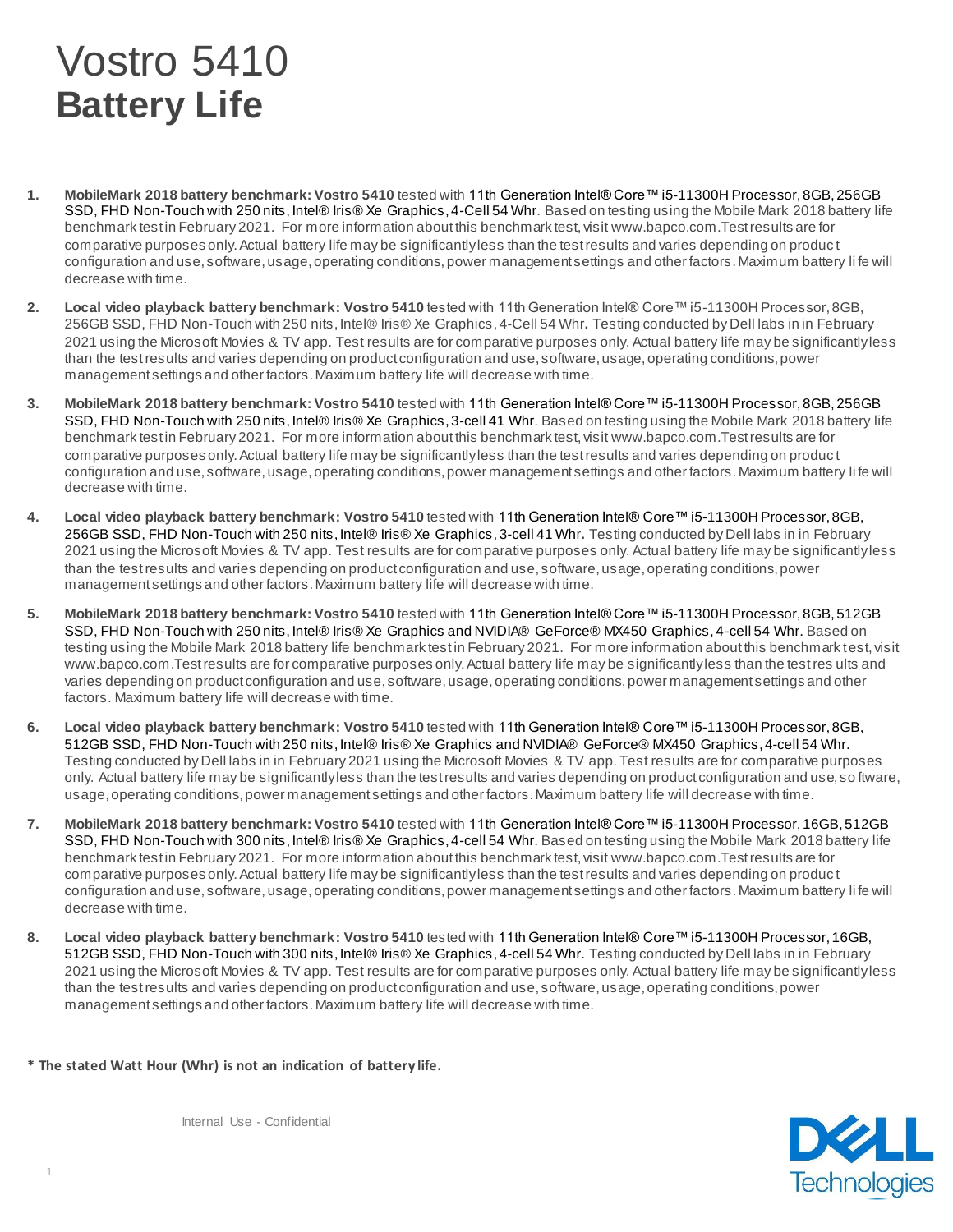## Vostro 5415 **Battery Life**

| <b>Config</b>                                                                                                                                 | <b>MobileMark 2018</b>                                       | HD video playback                                               |
|-----------------------------------------------------------------------------------------------------------------------------------------------|--------------------------------------------------------------|-----------------------------------------------------------------|
| AMD Ryzen™ 5 5500U 6-core/12-thread Mobile<br>Processor, 8GB, 512GB SSD, FHD Non-Touch with<br>250 nits, AMD Radeon™ Graphics, 4-cell 54 Whr* | Up to 12 hours, 6 minutes with FHD<br>Non-touch <sup>1</sup> | Up to 14 hours, 23 minutes with<br>$FHD$ Non-touch <sup>2</sup> |
| AMD Ryzen™ 3 5300U 4-core/8-thread Mobile<br>Processor, 8GB, 512GB SSD, FHD Non-Touch with<br>250 nits, AMD Radeon™ Graphics, 4-cell 54 Whr*  | Up to 13 hours, 3 minutes with FHD<br>Non-touch $3$          | Up to 15 hours, 4 minutes with<br>FHD Non-touch <sup>4</sup>    |

PLEASE NOTE: The specific configuration tested must be available for sale in the region / country where this claim is made, otherwise that region / country cannot use this battery life claim because customer would not be able to configure their system to achieve the same result.

**\*The stated Watt Hour (Whr) is not an indication of battery life.**